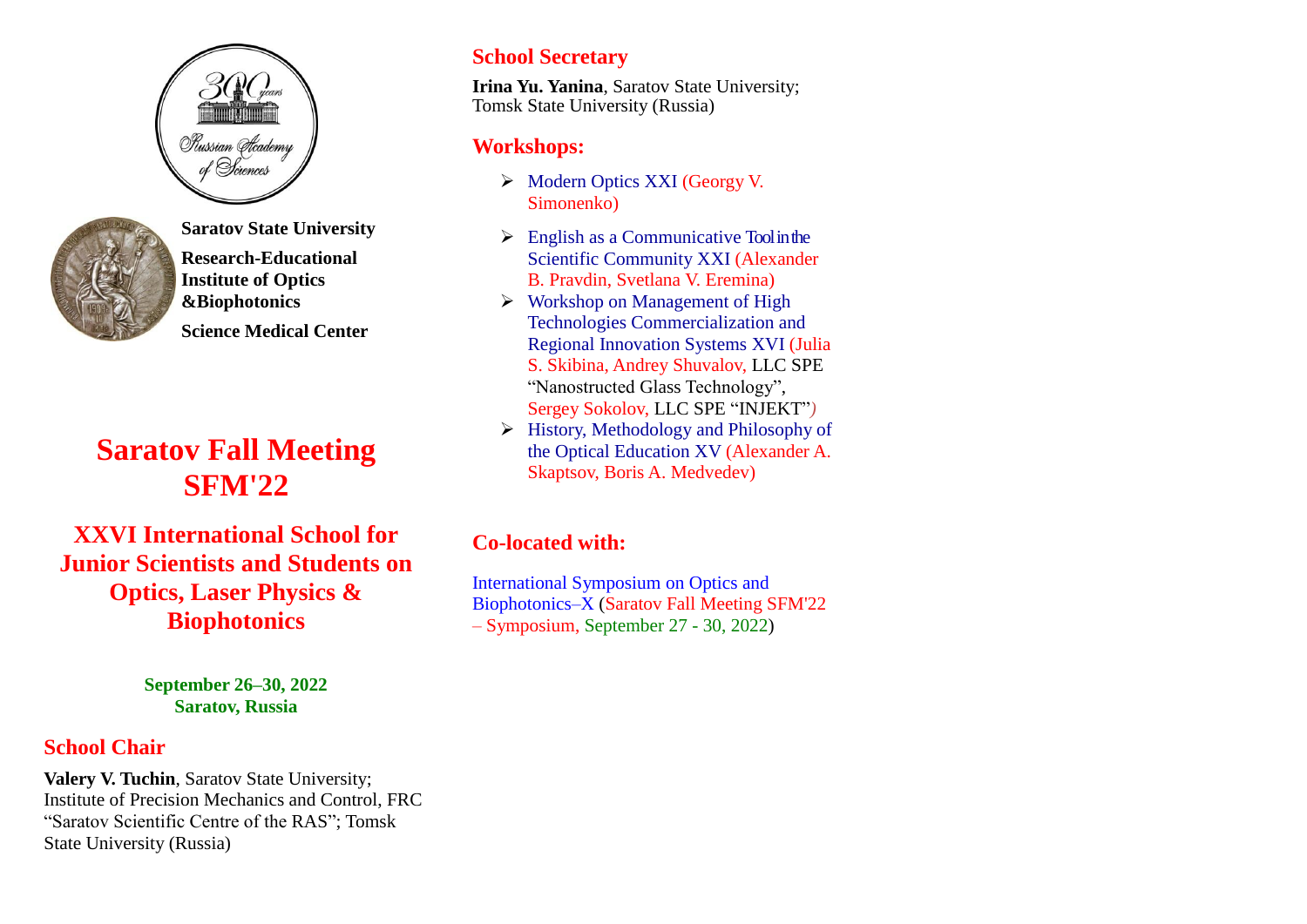## **Workshop: Modern Optics XXI**

## **Lectures on Optics for University Students, Postgraduate Students and High School Students**

### Chair

**GeorgyV. Simonenko,** Saratov State University

#### **Secretary**

**Ekaterina N. Lazareva,** Saratov State University; Tomsk State University

## Program Committee:

**Anton A. Dyachenko,** Lyceum Boarding School 64

**Ivan V. Fedosov,** Saratov State University

**Sergey I. Kireev,** Saratov State University

**Boris A. Medvedev,** Saratov State University

**Alexander B. Pravdin***,* Saratov State University

**Lyudmila V. Pravdina,** Saratov Physics and Technical Lyceum

**Alexander V. Priezzhev***,* Moscow State University **Vladimir P. Ryabukho***,* Saratov State University **Mikhail A. Starshov***,* Saratov State University **Valery V. Tuchin,** Saratov State University **Sergey B. Venig,** Saratov State University

**The main goal** of the Workshop is promotion of school and high school youth achievements in optics - a thriving direction in physics.

One of the leading scientific schools of optics in Russia, which is a recognized authority in other countries formed in Saratov to date. Conferences, seminars and scientific schools are one of the effective ways to attract talented young people to scientific work, particularly in the area of optical research. Widening the circle of young people, the inclusion of students in high schools and colleges, including the physical, technical and other natural sciences field are one of the main tasks of scientificmethodical workshop on "Modern Optics".

#### **Organized in cooperation with**

Saratov Physics and Technical Lyceum Lyceums No. 2, 4 and 15 Lyceum boarding school 64 Secondary schools No. 45, 51, 54, 67 and 77 Gymnasium No. 5 Ministry of Education of the Saratov Region

#### **Workshop program**

The program of the seminar "Modern Optics" consists of poster session "Science incubator for school children and students on Photonics", lectures and demonstration parts and seminars on selected topics. One lecture day with thematic sections supposed to hold the afternoon. Section sessions supposed to hold for 3-4 favorites, the most interesting topics for teachers, which posts students and pupils on the results of independent work is supposed to hear and discuss also.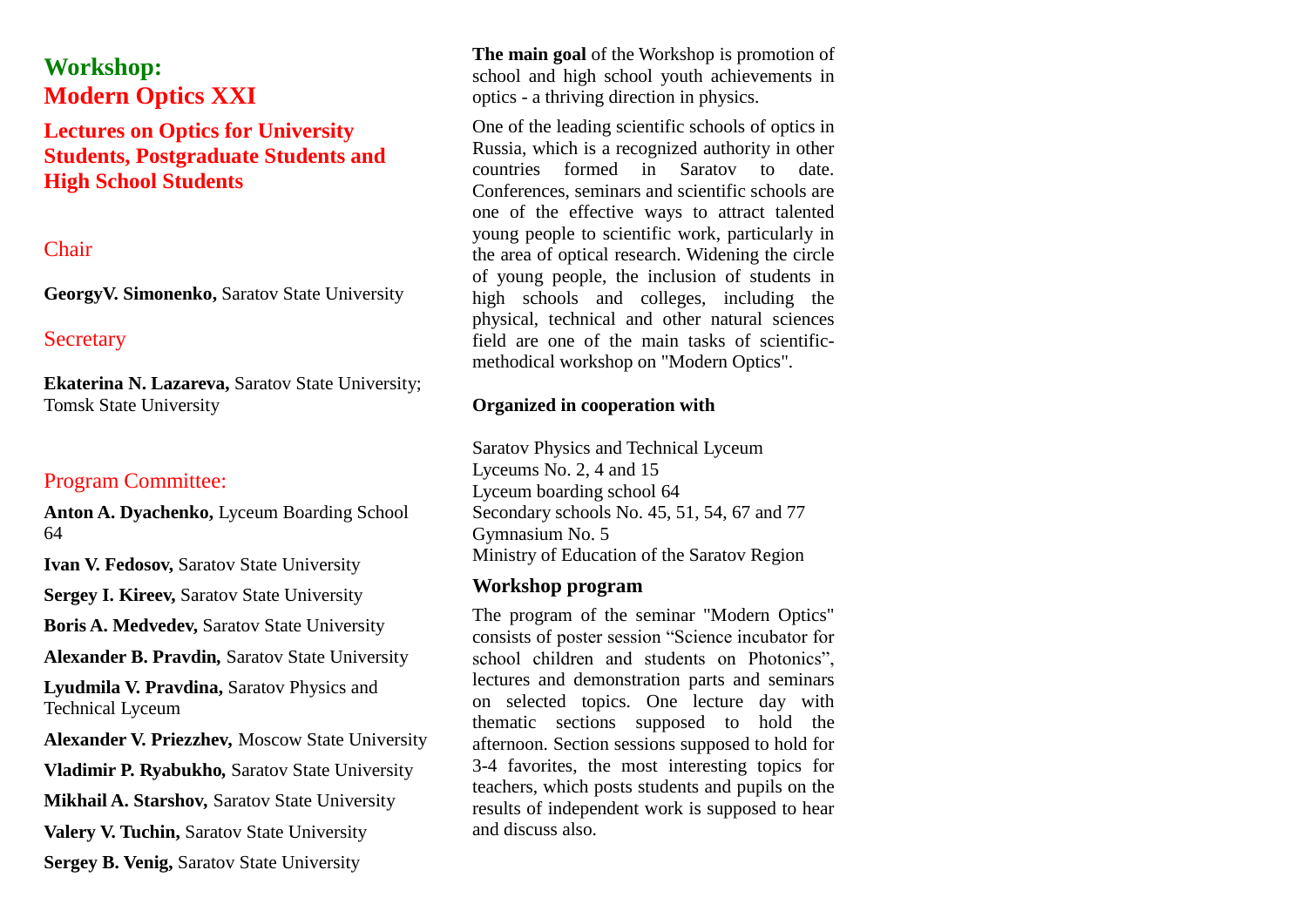## **Workshop**

## **English as a Communicative Tool in the Scientific Community XXI**

## Chairs:

**Alexander B. Pravdin**, **Svetlana V. Eremina,**  Saratov State University

#### Secretary:

**Ksenia O. Merkulova**, Saratov State University

#### International Program Committee

**Vladimir L. Derbov,** Saratov State University

**Kirill V. Larin**, University of Houston, USA

**Alexander V. Priezzhev**, M.V. Lomonosov Moscow State University

**Dmitry A. Zimnyakov**, Saratov State Technical University

The main goal of the Workshop is to introduce young researches and students to the international community of scientists dealing with development and application of laser and optical technologies in medicine and biology. Joining this fast-developing field of research is impossible without active English, the language that has become an international communicative tool of modern science. The communicative problem that most of the beginner scientists face is well expressed in the maxim "If you want your voice to be heard in the present-day world, it should sound in English"

Most of the modern publications necessary

for the work of a graduate student, postgraduate or young scientists is in English. Therefore, the skill of scanning large amounts of English text with selecting informationally valuable fragments will be one of the leading topics of the sessions and round-table discussions. The level of discussions will be intended for graduate students.

The main attention will be paid to training the active English as an international communicative tool without which it is impossible to present one's own research results to the scientific community. Traditionally in Russia the language education of specialists in natural sciences was oriented at passive English. We believe that introducing the students and young researchers to the technology of scientific presentations and Internet sites, to the style and grammar peculiarities of a scientific article, etc., will stimulate the progress in their language education and help to overcome the psychological barrier impeding the active use of English.

The Workshop will include lecture sessions with oral presentations. The subjects touched upon during these sessions will be extended and developed in round-table discussions.

We expect active participation of the leading English instructors of Saratov National Research State University, including those working within the framework of REC006 Project, the School professors that have considerable experience in English scientific presentations, the members of Editorial Boards and referees of international journals. At least 3- 4 foreign scientists including those from

English-speaking countries are supposed to take part in the Workshop.

In the framework of the Workshop an Internet session will be organized in which the participants will be introduced to the facilities of remote language acquisition and consult with instructors.

## **Topics**

The education program will include but is not restricted to the following topic areas:

- $\triangleright$  The style of a modern scientific publication
- $\triangleright$  Cursory reading as a means to extract maximal information basing on minimal vocabulary
- $\triangleright$  Submitting a paper to an International Journal: language requirements
- $\triangleright$  Russian-English terminology system in biomedical optics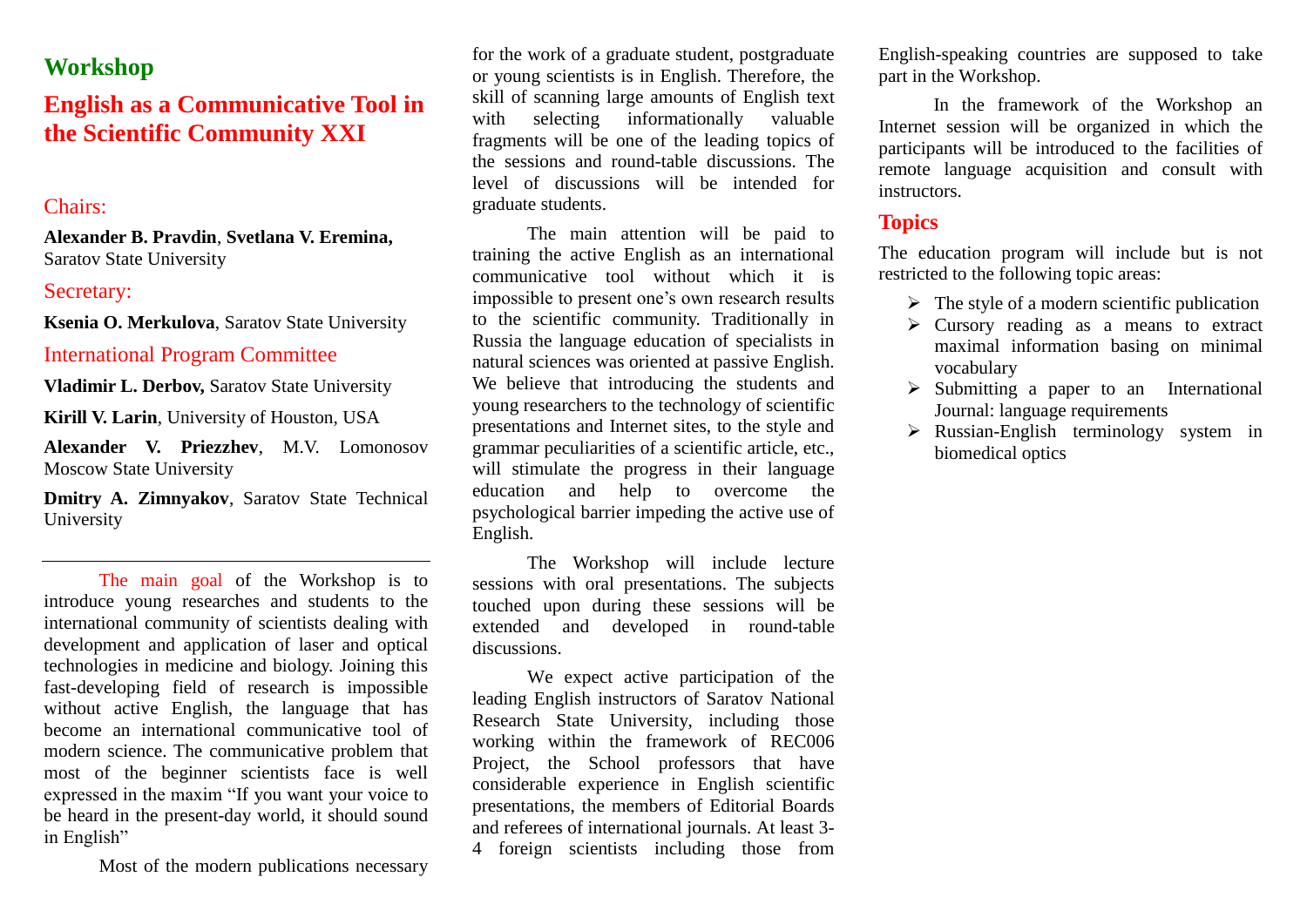**Workshop: Management of High Technologies Commercialization and Regional Innovation Systems XVI**

## **Chairs**

**Julia S. Skibina**, LLC SPE "Nanostructed Glass Technology"

**AndreyShuvalov**, LLC SPE "Nanostructed Glass Technology"

**Sergey N. Sokolov**, RME "INJECT" LLC, Saratov, Russia

#### **Secretary**

**Anastasiya A. Zanishevskaya**, LLC SPE "Nanostructed Glass Technology"

## International Program Committee

**Gregory B. Altshuler**, IPG Inc., USA

#### **Robert Breault**,

Breault Research Organization, Arizona Optics Industry Association, USA

**Leonid E. Dolotov**, *Saratov State University*

**Yury V. Kistenev**, Tomsk State University, Russian Technology Platform "The Medicine of the Future"

**Boris Reznik**, BioRASI, Inc., USA

**Natalya V. Romanova**, Saratov State University

## **Stoyan Tanev**,

University of Southern Denmark, Denmark

**Andreas Thoss**, THOSS Media GmbH, Berlin, Germany and Laser Focus World Magazine

The workshop program will include the following **topics**:

- $\triangleright$  High technology commercialization. innovation management, high technologies and business, technologies of opening of the innovative companies, innovative business, transfer of technologies, financing of innovative activity, management of innovation risks, venture financing, education in the field of management in biophotonics and biotechnologies
- $\triangleright$  Development and monitoring of branch "road maps" as the basis for planning of regional branch clusters and innovation zones
- $\triangleright$  Actual priorities of the regional innovation policy
- $\triangleright$  Experience of IP commercialization and actual problems of Academy of Sciences, high schools, chambers of commerce and regional industrial company interaction